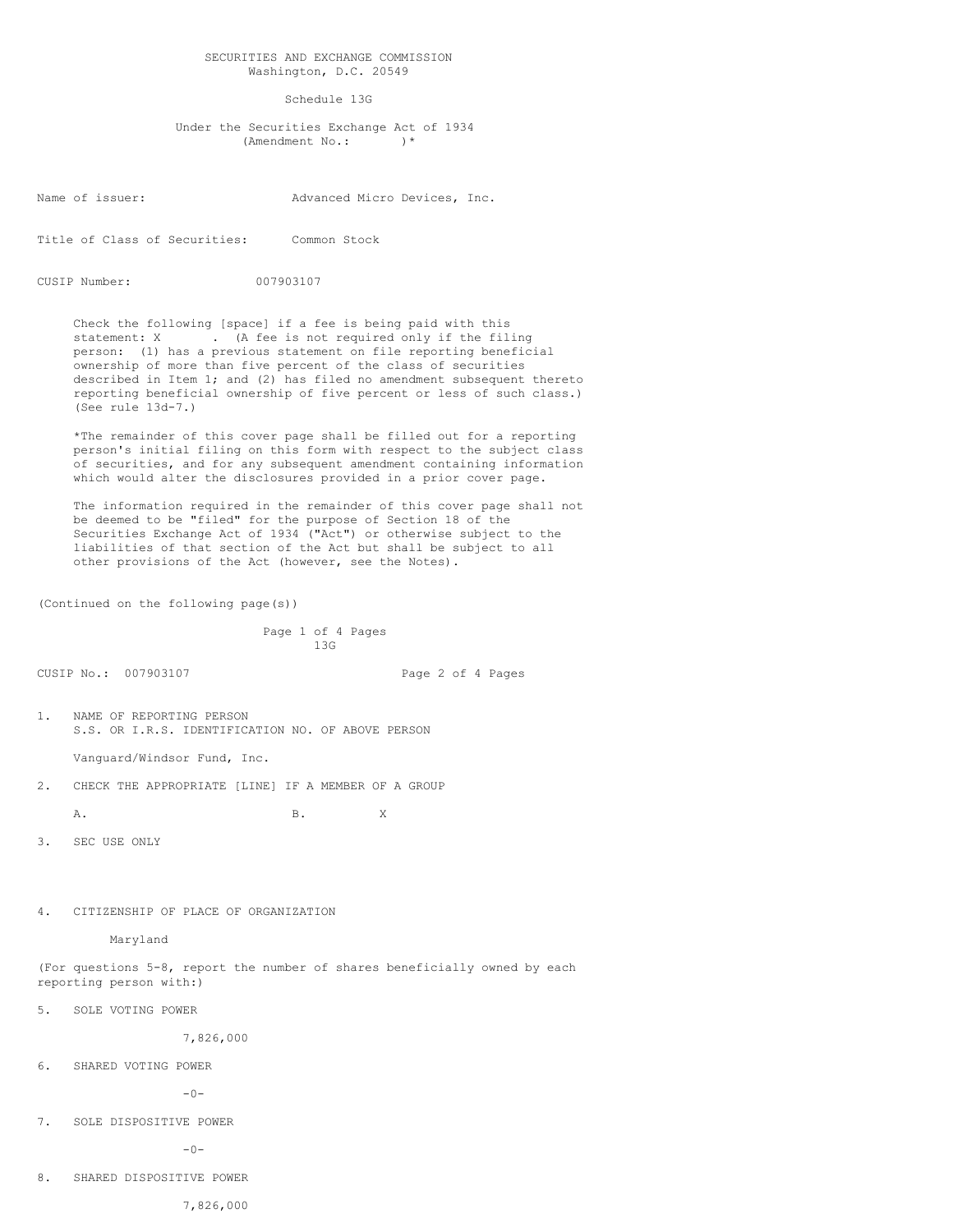9. AGGREGATE AMOUNT BENEFICIALLY OWNED BY EACH REPORTING PERSON

7,826,000

10. CHECK BOX IF THE AGGREGATE AMOUNT IN ROW (9) EXCLUDES CERTAIN SHARES

N/A

11. PERCENT OF CLASS REPRESENTED BY AMOUNT IN ROW 9

8.48%

 $\mathcal{L}_\text{max}$  and  $\mathcal{L}_\text{max}$  are the set of the set of the set of the set of the set of the set of the set of the set of the set of the set of the set of the set of the set of the set of the set of the set of the set o

12. TYPE OF REPORTING PERSON

 IV SECURITIES AND EXCHANGE COMMISSION Washington, D.C. 20549

 SCHEDULE 13G Under the Securities Act of 1934  $\mathcal{L}_\text{max}$  and  $\mathcal{L}_\text{max}$  are the set of the set of the set of the set of the set of the set of the set of the set of the set of the set of the set of the set of the set of the set of the set of the set of the set o

Check the following [line] if a fee is being paid with this statement X

Item 1(a) - Name of Issuer:

Advanced Micro Devices, Inc.

Item 1(b) - Address of Issuer's Principal Executive Offices:

901 Thompson Place, Sunnyvale, CA 94086

Item 2(a) - Name of Person Filing:

Vanguard/Windsor Fund, Inc.

Item 2(b) - Title of Class of Securities:

Common Stock

Item 2(e) - CUSIP Number

007903107

Item 3 - Type of Filing:

 This statement is being filed pursuant to Rule 13d-1. The person filing is an investment company registered under Section 8 of the Investment Company Act.

Item 4 - Ownership:

(a) Amount Beneficially Owned:

7,826,000

8.48%

(b) Percent of Class:

Page 3 of 4 Pages

(c) Number of shares as to which such person has:

(i) sole power to vote or direct to vote: 7,826,000

(ii) shared power to vote or direct to vote:  $-0-$